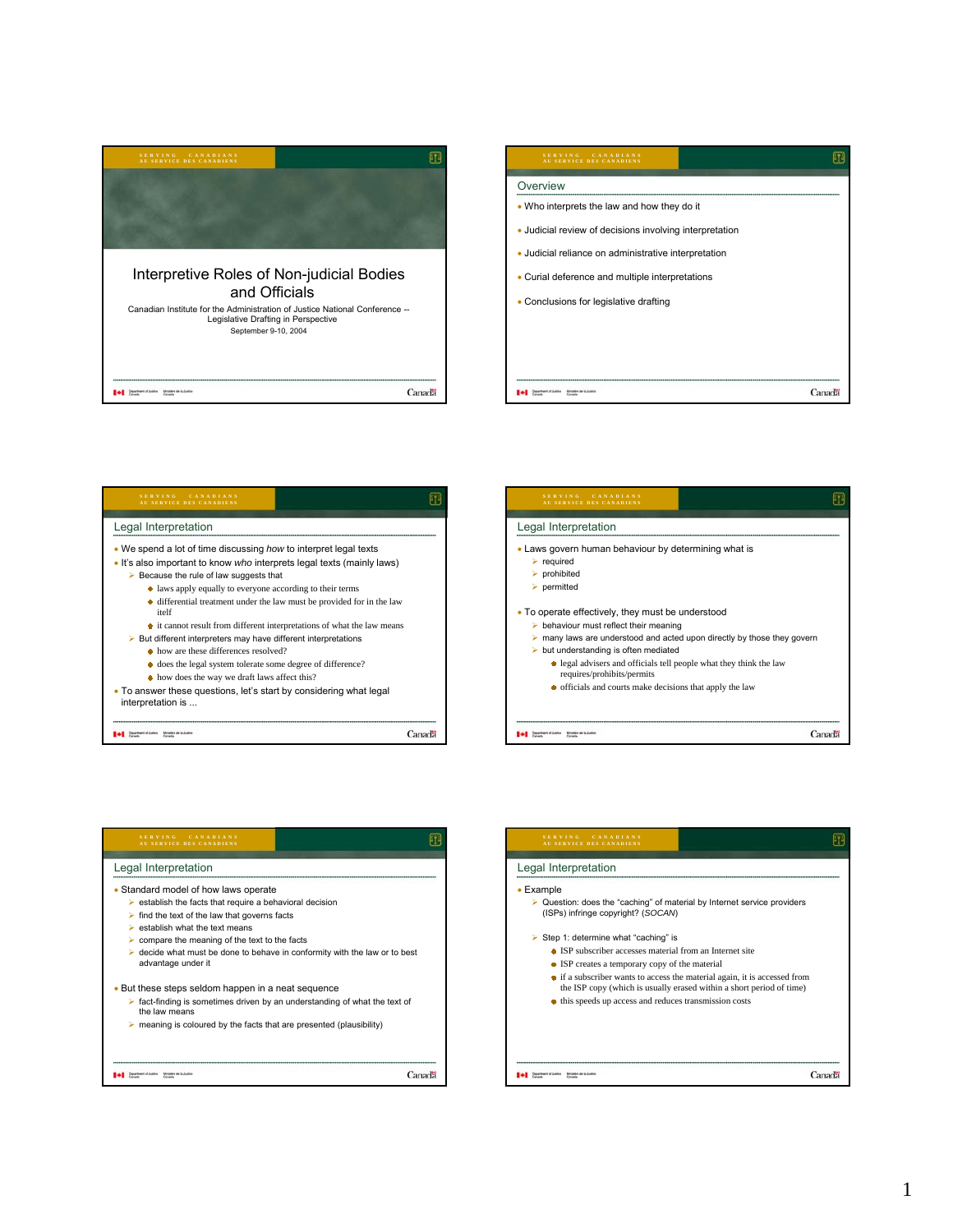| <b>CANADIANS</b><br><b>SERVICE DES CANADIENS</b>                                                                                                                                                                                                                    |        |
|---------------------------------------------------------------------------------------------------------------------------------------------------------------------------------------------------------------------------------------------------------------------|--------|
| Legal Interpretation                                                                                                                                                                                                                                                |        |
| $\triangleright$ Step 2: find the text of the applicable law                                                                                                                                                                                                        |        |
| • Copyright Act defines "copyright" to include the sole right                                                                                                                                                                                                       |        |
| 3(1)(f) in the case of any literary, dramatic, musical or artistic work, to<br>communicate the work to the public by telecommunication and to<br>authorize any such acts                                                                                            |        |
| $\bullet$ But, para. 2.4(1)(b) says                                                                                                                                                                                                                                 |        |
| 2.4(1)(b) a person whose only act in respect of the communication of a<br>work  to the public consists of providing the means of<br>telecommunication necessary for another person to so communicate<br>the work  does not so communicate that work  to the public; |        |
| $\triangleright$ Step 3: establish what the text means                                                                                                                                                                                                              |        |
| $\bullet$ can we do this in the abstract?                                                                                                                                                                                                                           |        |
| $\bullet$ do we have to combine this with the next step?                                                                                                                                                                                                            |        |
| $\triangleright$ Step 4: compare the meaning to the facts                                                                                                                                                                                                           |        |
| $\bullet$ this will help focus on key words                                                                                                                                                                                                                         |        |
|                                                                                                                                                                                                                                                                     | Canadž |









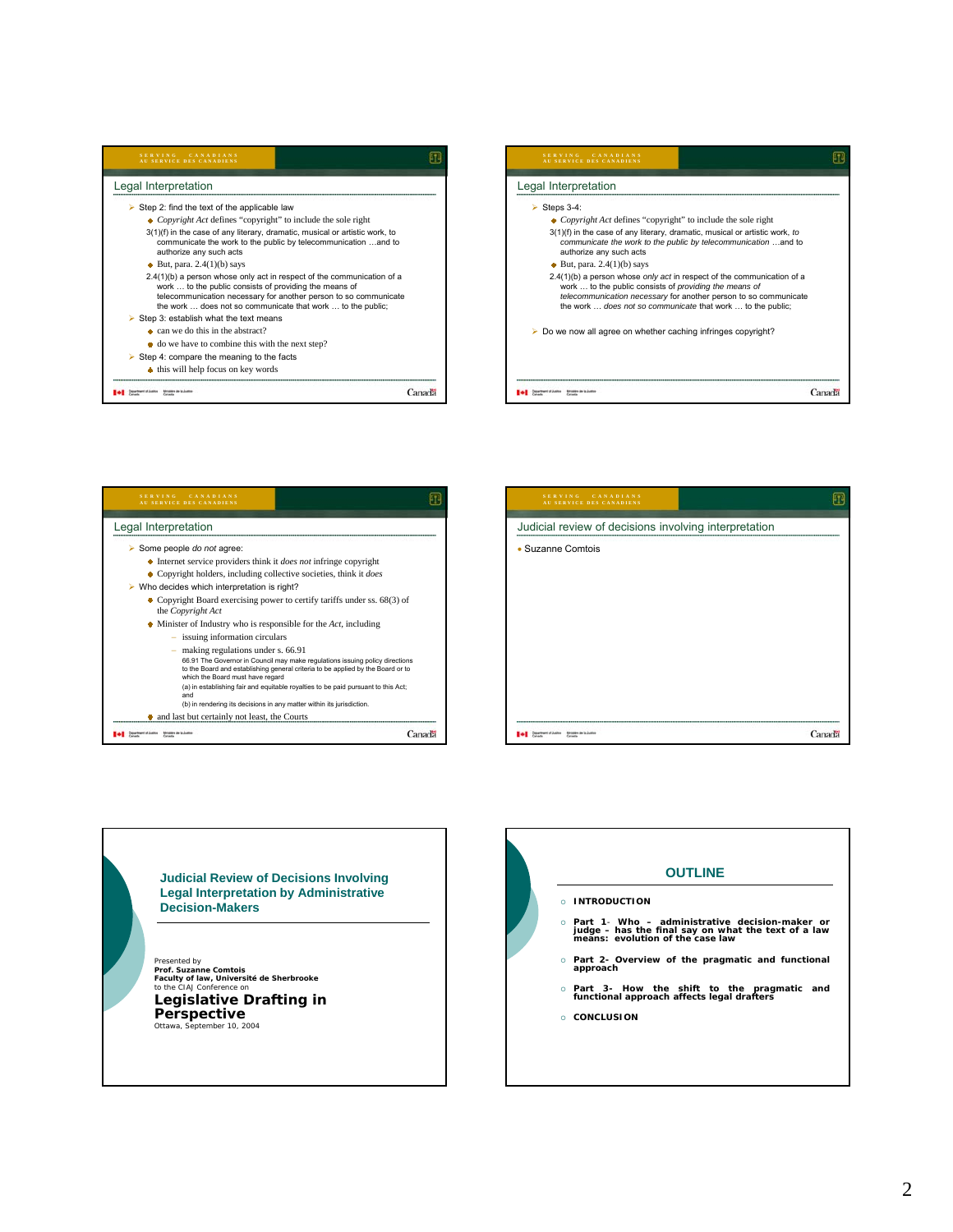

## **say on what the text of a law means: evolution of the case law – cont'd** 2. The modern understanding of judicial review: graduated control based on a "pragmatic and functional approach", which favours the autonomy of the administrative decision-maker Canadian Union of Public Employees, Local 963 v. *New Brunswick Liquor Control Board of*, [1979] 2 R.C.S. 227 [hereinafter CUPE] *- U.E.S., local 298* v. *Bibeault*, [1988] 2 R.C.S. 1048 [hereinafter *Bibeault*] and many subsequent decisions

## **say on what the text of a law means: evolution of the case law – cont'd**

3. The reasons behind the curial deference adopted by the Supreme Court of Canada

(1) "a more sophisticated understanding of the role of administrative tribunals in the modern Canadian state".[1]

(2) acceptance of a pluralist conception of legal interpretation

(3) increased concern for the effectiveness and efficiency of administrative justice via specialization of functions

"Courts have also come to accept that they may not be as well qualified as a given agency's constitutive statute that make sense given the broad agency's constitutive statute that make sense given the broad policy context

[1]*National Corn Growers Association* v. *Canada*, [1990] 2 R.C.S. 1324, pp. 1336- 1337.

### **Overview of the framework for judicial review (pragmatic and functional approach)**

(1) coexistence of three standards of review :

the correctness standard

- the Reasonableness standard (an intermediate standard between correctness and patently unreasonable )
- the decision patently unreasonable

# **Overview of the pragmatic and functional approach** – **cont'd** (2) The contextual factors taken into account for calibrating the degree of judicial intervention  $[1]$  : (i) the existence or not of privative clauses or a right of appeal;<br>(ii) the tribunal's relative expertise in the matter at issue;<br>(iii) the overall intent of the Act and of the provision at issue;<br>(iv) the nature of the

The purpose of the inquiry  $[2]$ :  $]$ :  $]$ :  $]$  and  $\pi$  of review exercisable by a  $\pi$ -The central inquiry in determining the standard of review exercisable by count of the subjective infert of the statute creating the

[1] For a summary of these factors see in particular: Pushpanathan v. Canada (M.C.I.), [1998] 1 R.C.S. 982, at paras. 29-38;<br>"132, at paras. 46-47. "Trastment of Asbestos Minority Shareholders v. Ontario (Securities Commis

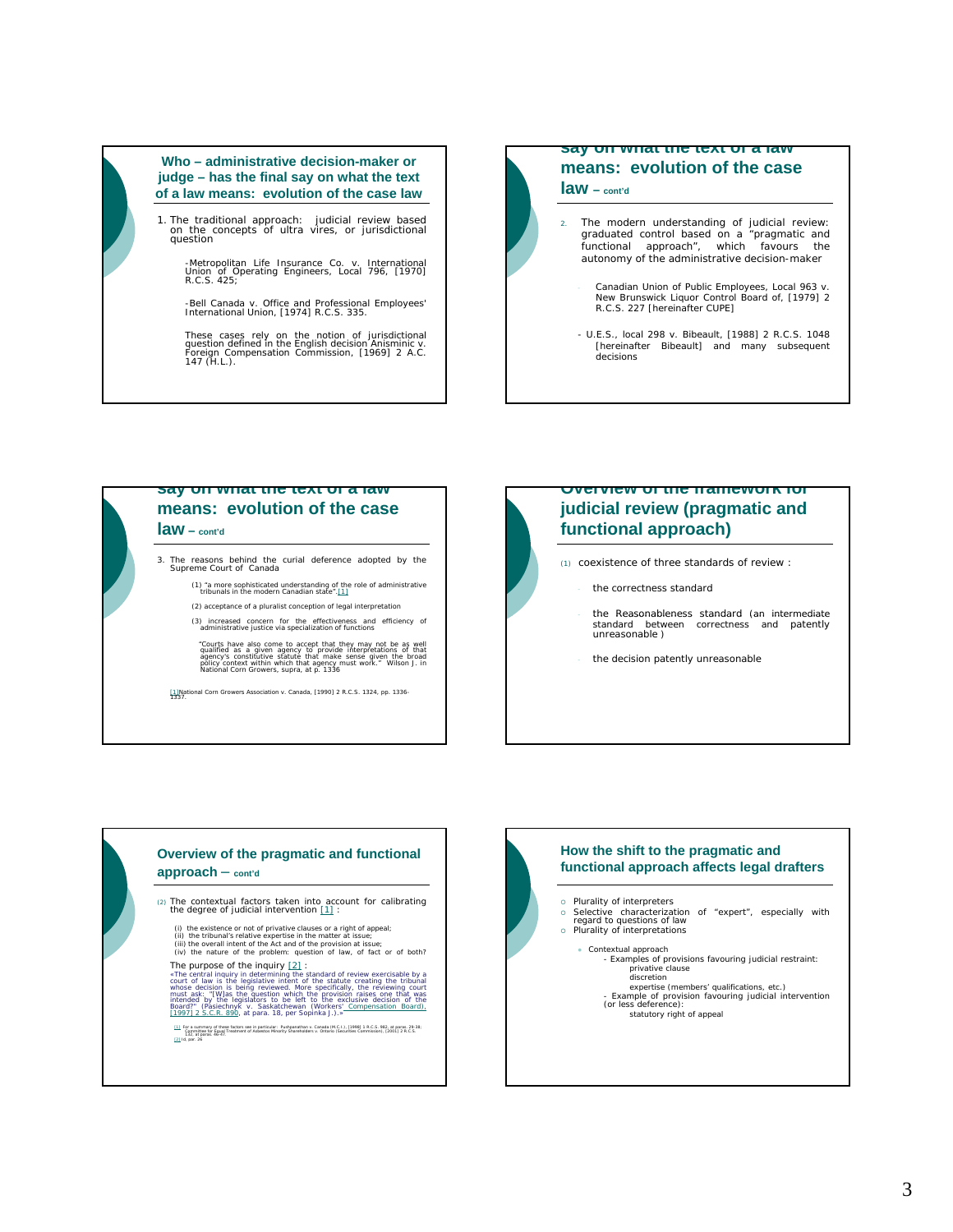



| <b>SERVING</b><br><b>CANADIANS</b><br>AU SERVICE DES CANADIENS                                                                                         |        |
|--------------------------------------------------------------------------------------------------------------------------------------------------------|--------|
| Judicial Reliance on Administrative Interpretation                                                                                                     |        |
| A different take on "Who is best suited to decide?"                                                                                                    |        |
| by Ann Chaplin<br>Constitutional and Administrative Law Section, Department of<br>Justice, Canada<br>with the assistance of Karine Richer, law student |        |
| Ministère de la Justice<br><b>Consulto</b>                                                                                                             | Canada |

| SERVING CANADIANS<br><b>CE DES CANADIENS</b>                                                                                          |        |
|---------------------------------------------------------------------------------------------------------------------------------------|--------|
| Introduction                                                                                                                          |        |
| • 1994 paper on judicial review: were courts or tribunals best suited to<br>decide question at issue?                                 |        |
| • For questions of law, answer was almost always "courts"                                                                             |        |
| . But answer different where court not reviewing admin. decision, but<br>looking for assistance in their own statutory interpretation |        |
|                                                                                                                                       |        |
|                                                                                                                                       |        |
| <b>Resolution</b> the lat Austrian                                                                                                    | Canada |

| SERVING CANADIANS<br><b>CE DES CANADIE</b>                                                                               |       |
|--------------------------------------------------------------------------------------------------------------------------|-------|
| Points to Cover                                                                                                          |       |
| • What is an administrative interpretation?                                                                              |       |
| . When will courts rely on an administrative interpretation?                                                             |       |
| . What factors determine the weight it will be given?                                                                    |       |
| . What effect does judicial reliance have on the administrative<br>interpretation?                                       |       |
| • How does judicial reliance on administrative interpretation compare to<br>judicial review of administrative decisions? |       |
| . What is the significance of mandating administrative interpretations in<br>a statute?                                  |       |
|                                                                                                                          |       |
|                                                                                                                          |       |
|                                                                                                                          |       |
|                                                                                                                          | Canad |

| What is an administrative interpretation?                                                                                    |  |  |  |
|------------------------------------------------------------------------------------------------------------------------------|--|--|--|
| • An interpretation by a government officer or employee charged with<br>the administration or enforcement of the legislation |  |  |  |
| • Examples include:                                                                                                          |  |  |  |
| $\triangleright$ interpretation bulletins,                                                                                   |  |  |  |
| $\triangleright$ policy guidelines,                                                                                          |  |  |  |
| $\triangleright$ opinion letters,                                                                                            |  |  |  |
| $\triangleright$ decisions.                                                                                                  |  |  |  |
| $\triangleright$ enforcement practice,                                                                                       |  |  |  |
| $\triangleright$ approvals,                                                                                                  |  |  |  |
| $\triangleright$ internal memoranda,                                                                                         |  |  |  |
| $\triangleright$ "commitments" to the public                                                                                 |  |  |  |
|                                                                                                                              |  |  |  |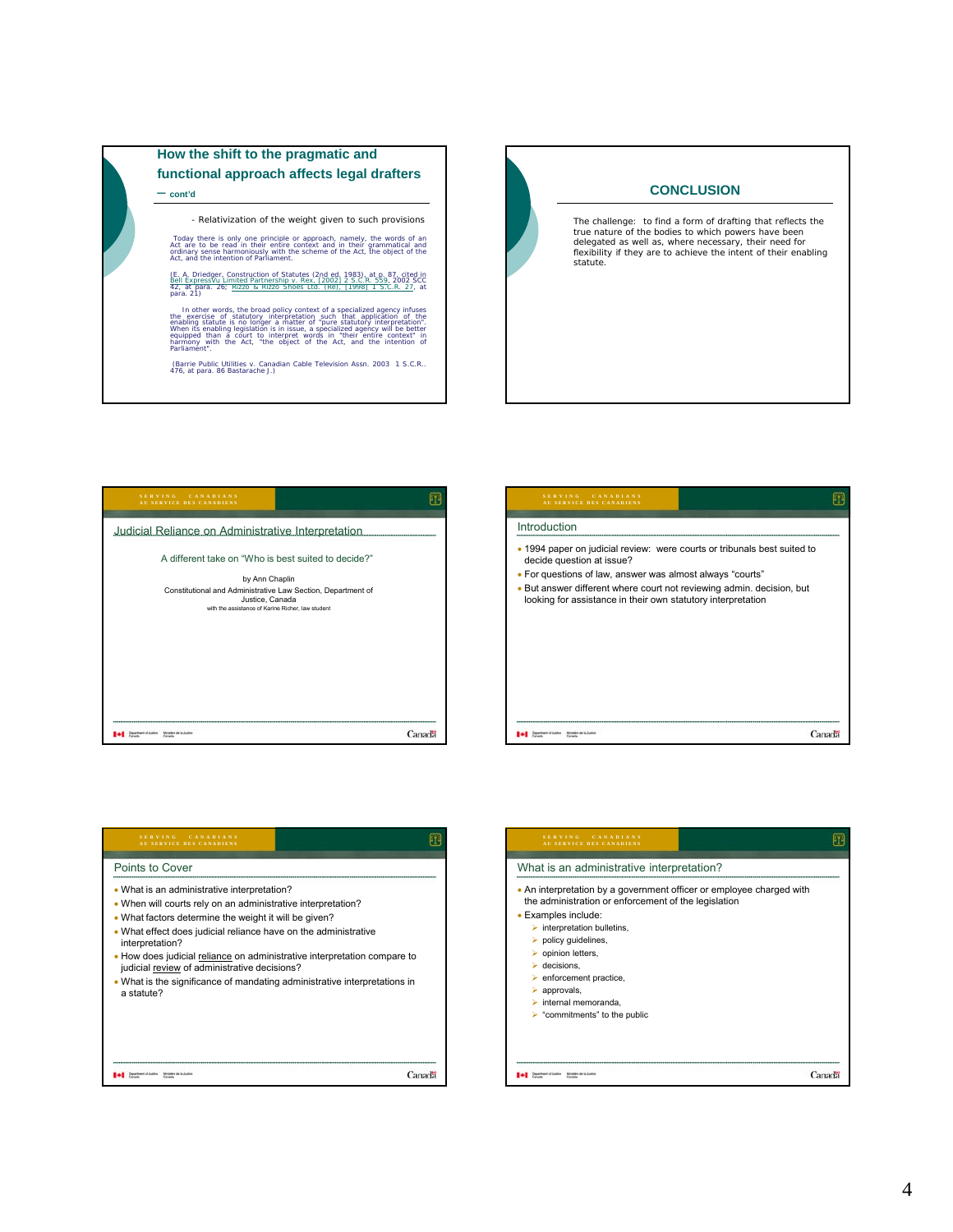| SERVING CANADIANS<br><b>ICE DES CANADIENS</b>                                                                                                                                                                                                                      |        |
|--------------------------------------------------------------------------------------------------------------------------------------------------------------------------------------------------------------------------------------------------------------------|--------|
| When will courts rely on administrative interpretation?                                                                                                                                                                                                            |        |
| • When court comes itself to interpret provision<br>• Examples:<br>$\triangleright$ appeals of tax or customs assessments;<br>iudicial review applications where issue not correctness of decision<br>• e.g. jurisdiction; Charter challenges (purpose of statute) |        |
| Ministers de la Justice                                                                                                                                                                                                                                            | Canada |

| SERVING CANADIANS<br>ATT SERVICE DES CANADIENS                                                                                                                                                                                                                                       |              |
|--------------------------------------------------------------------------------------------------------------------------------------------------------------------------------------------------------------------------------------------------------------------------------------|--------------|
| When will courts rely on administrative interpretation?                                                                                                                                                                                                                              |              |
| . Clear that administrative interpretations have no force of law -<br>generally admitted in document itself<br>Some courts give no weight - saying statutory interpretation has been<br>given to the judiciary alone - certainly won't be used in the face of<br>judicial precedents |              |
| sears as is Justice                                                                                                                                                                                                                                                                  | <b>Canad</b> |

| SERVING CANADIANS<br><b>CE DES CANADIENS</b>                                                                                                                     |        |
|------------------------------------------------------------------------------------------------------------------------------------------------------------------|--------|
| When will courts rely on administrative interpretation?                                                                                                          |        |
| • Characterized as "persuasive opinion" "in case of doubt"<br>. Prerequisite expressed as "ambiguity" in the legislative instrument -<br>the law must be unclear |        |
| • However, courts "appear quite willing to see an ambiguity in the<br>statute" when they want to rely on an admin. interpretation                                |        |
|                                                                                                                                                                  |        |
|                                                                                                                                                                  |        |
|                                                                                                                                                                  |        |
|                                                                                                                                                                  |        |
| Ministers de la Justice                                                                                                                                          | Canada |



| SERVING CANADIANS<br>AU SERVICE DES CANADIENS                                                                                                        |        |
|------------------------------------------------------------------------------------------------------------------------------------------------------|--------|
| Factors going to weight: Authority                                                                                                                   |        |
| • Day-to-day experience of administering legislation<br>• specialization and focus<br>• pertinent expertise<br>• involvement in drafting legislation |        |
| Ministers de la Justice<br>with N1<br><b>STARS</b>                                                                                                   | Canada |

| SERVING CANADIANS<br>AU SERVICE DES CANADIENS                                                                                                                                                                                                                                               |        |
|---------------------------------------------------------------------------------------------------------------------------------------------------------------------------------------------------------------------------------------------------------------------------------------------|--------|
| Factors going to weight: Stability                                                                                                                                                                                                                                                          |        |
| • Has interpretation "stood the test of time"?<br>· Fairness overtones:<br>1. Who is relying on admin. interp. before the court?<br>2. Has the administrators' policy changed without notice or explanation?<br>3. Extent of (established or presumed) reliance by public on interpretation |        |
| Ministers de la Justice                                                                                                                                                                                                                                                                     | Canada |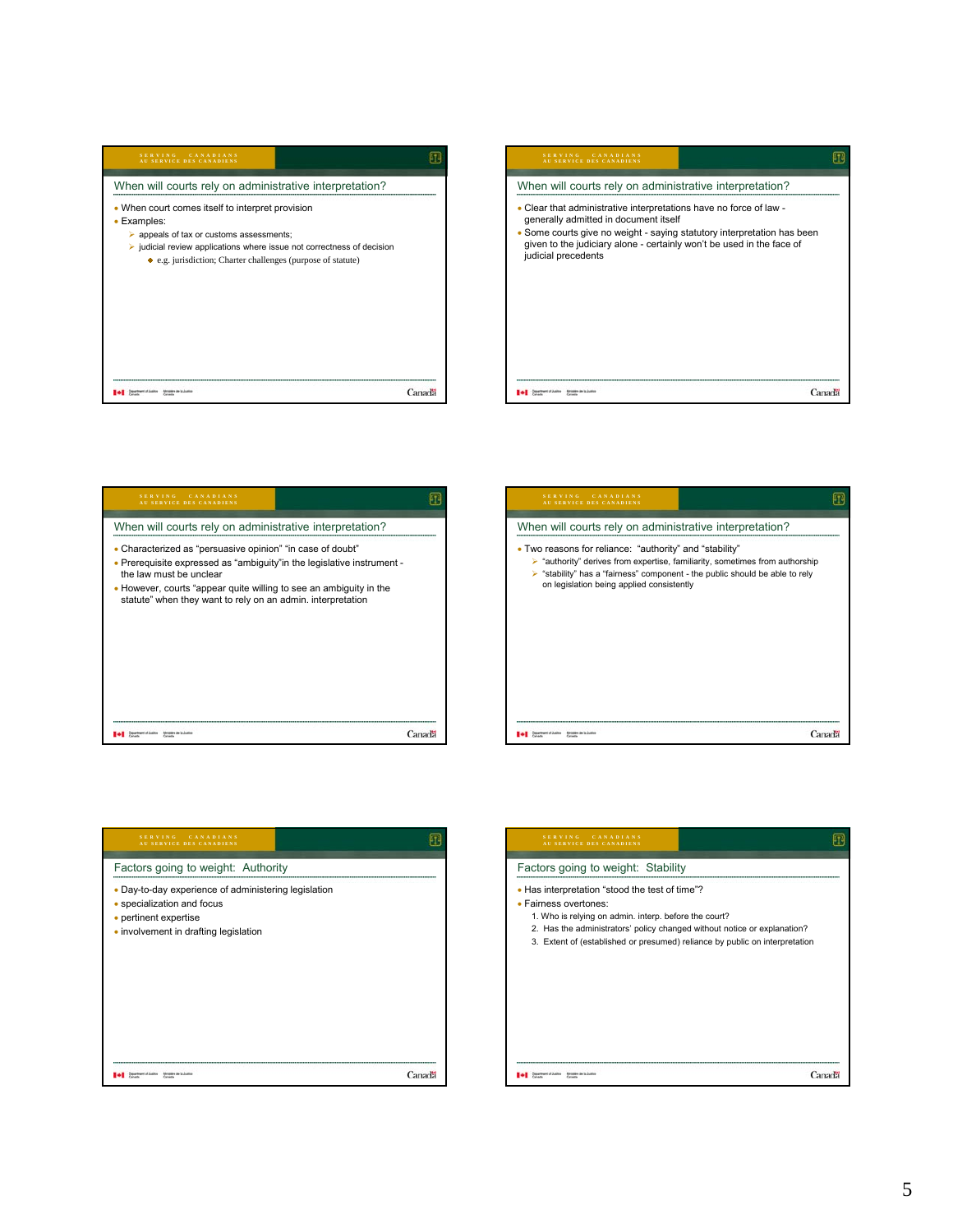| • Not supposed to be binding                                                      |                                                                           |
|-----------------------------------------------------------------------------------|---------------------------------------------------------------------------|
| • Not even supposed to be precedential                                            |                                                                           |
| • Law prohibits fettering of statutory discretion by binding policy<br>statements |                                                                           |
| rights only                                                                       | • In Canadian law "legitimate expectation" doctrine limited to procedural |
|                                                                                   |                                                                           |
|                                                                                   |                                                                           |
|                                                                                   |                                                                           |

Canada

141 Special Asian Special Antonio

| SERVING CANADIANS<br><b>ICE DES CANADIENS</b>                                                                                                                                                                                                                                                                                       |                |
|-------------------------------------------------------------------------------------------------------------------------------------------------------------------------------------------------------------------------------------------------------------------------------------------------------------------------------------|----------------|
| Effect on administrative interpretation (cont.)                                                                                                                                                                                                                                                                                     |                |
| • In contrast, the courts seem to use the "legitimate expectation"<br>created by the administrative interpretation as one of the reasons for<br>relying on it when they come to interpret the legislation.<br>Emphasis on "stability" reverses concern to preserve administrative<br>decision-makers from doctrine of stare decisis |                |
|                                                                                                                                                                                                                                                                                                                                     | <b>CONTROL</b> |

| SERVING CANADIANS<br>AT SERVICE DES CANADIEN:                                                                                                                                                                  |        |
|----------------------------------------------------------------------------------------------------------------------------------------------------------------------------------------------------------------|--------|
| How does judicial "reliance" compare to judicial "deference"?                                                                                                                                                  |        |
| • In judicial review, factors governing standard of review (whether the<br>court will determine for itself if decision is "correct" or defer to<br>administrator's view) are similar, but applied differently: |        |
| . Where admin. interp. relied on, policy function, expertise assumed;<br>nature of question hardly considered - stability valued                                                                               |        |
|                                                                                                                                                                                                                |        |
|                                                                                                                                                                                                                |        |
|                                                                                                                                                                                                                |        |
|                                                                                                                                                                                                                |        |
| Ministère de la Justice                                                                                                                                                                                        | Canada |



| SERVING CANADIANS<br>SERVICE DES CANADIENS                                                                                                                                                                                                                                                                                                                                                     |        |
|------------------------------------------------------------------------------------------------------------------------------------------------------------------------------------------------------------------------------------------------------------------------------------------------------------------------------------------------------------------------------------------------|--------|
| Effect of mandated administrative interpretations                                                                                                                                                                                                                                                                                                                                              |        |
| • Binding on parties to interpretation decision<br>• Some can be analogized to regulations<br>• Others may bind the admin. authority and the courts:<br>$\triangleright$ establishes a <i>stare decisis</i> rule<br>• Judicially reviewable as "decisions" -<br>$\triangleright$ but in some cases only if the interpretation itself is reviewed, not<br>administrative decisions based on it. |        |
|                                                                                                                                                                                                                                                                                                                                                                                                | Canada |

| SERVING CANADIANS<br>AU SERVICE DES CANADIENS                                                                                         |        |
|---------------------------------------------------------------------------------------------------------------------------------------|--------|
| Judicial Reliance on Administrative Interpretation: Conclusion                                                                        |        |
| • So who is best suited to decide depends on the circumstances under<br>which the decision is made and how it comes before the court! |        |
| • Different values are enunciated in these cases: stability and authority<br>of administrative decision-making.                       |        |
| • Is it possible these are also relevant to the standard of judicial<br>review?                                                       |        |
|                                                                                                                                       |        |
|                                                                                                                                       |        |
|                                                                                                                                       |        |
|                                                                                                                                       |        |
| Ministers de la Justice                                                                                                               | Canada |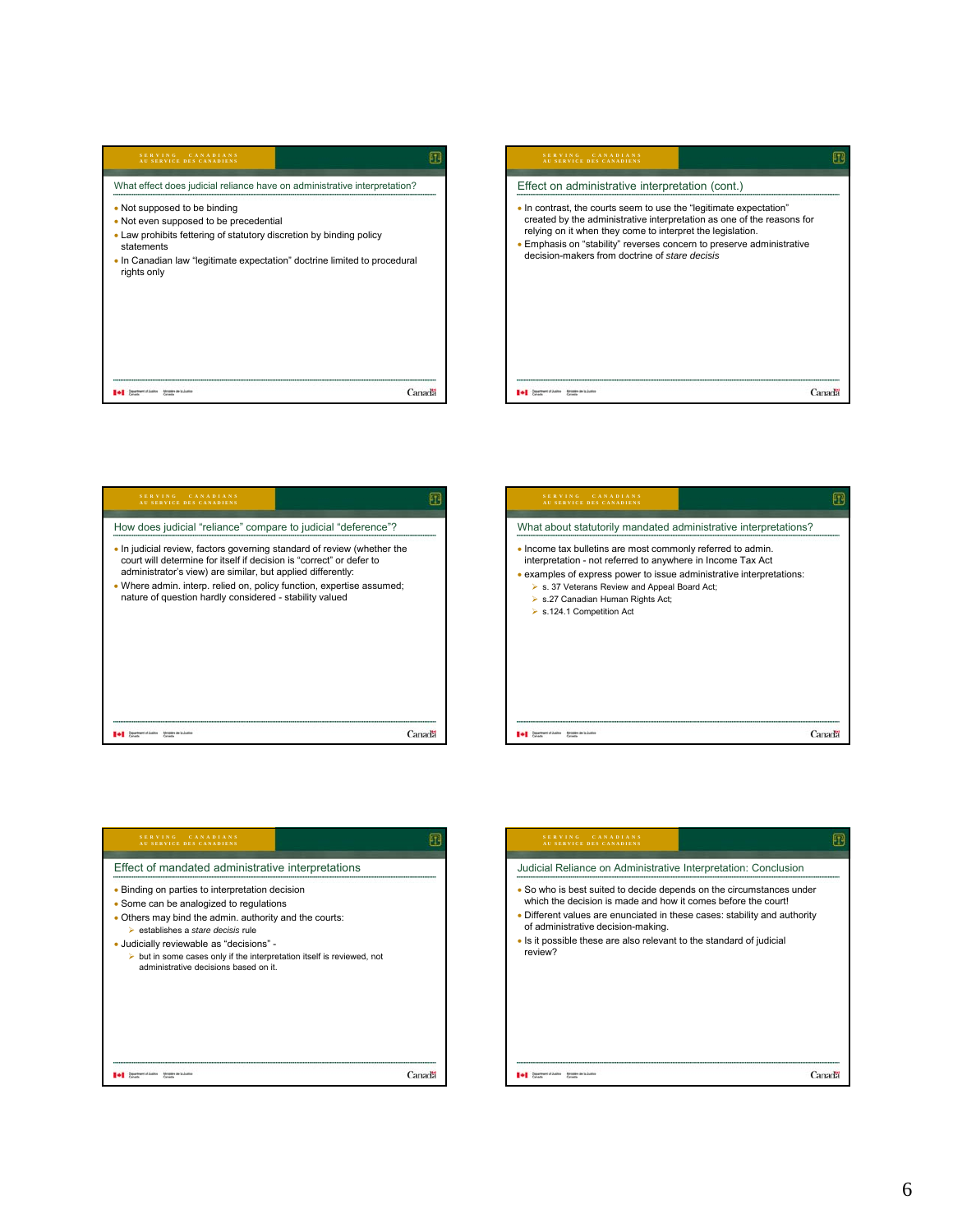







- limited ability of courts to address the practical problems created by conflicting interpretations of the same text
- determination of the applicable standard of review under the pragmatic and functional approach is contentious and time-consuming
- depending on the procedural context and the timing, a judicial interpretation of a text may effectively bind a tribunal even though deference would normally be shown by the court

#### Limited Ability of Courts to Address the Practical Problems of Tribunal Inconsistency

- ".. a lack of unanimity is the price to pay for the decision-making freedom and independence given to the members of ... tribunals.<br>Recognizing the existence of a conflict in decisions as an independent<br>basis for judicial review would ... constitute a serious undermining of<br>those principle tribunal responses also limited:
- must not interfere with the freedom of decisionmakers to decide according to their consciences and opinions
	- concerns about fairness to the parties

( see e.g. Ellis-Don Ltd. v. Ontario (Labour Relations Board), [2001] 1 S.C.R. 221)

### Limited Ability of Courts and Tribunals to Address the Practical Problems of Tribunal Inconsistency (2)

● May there be legislative solutions?

- procedures for resolving conflict on questions of law within the tribunal

- legislated rules of *stare decisis* ?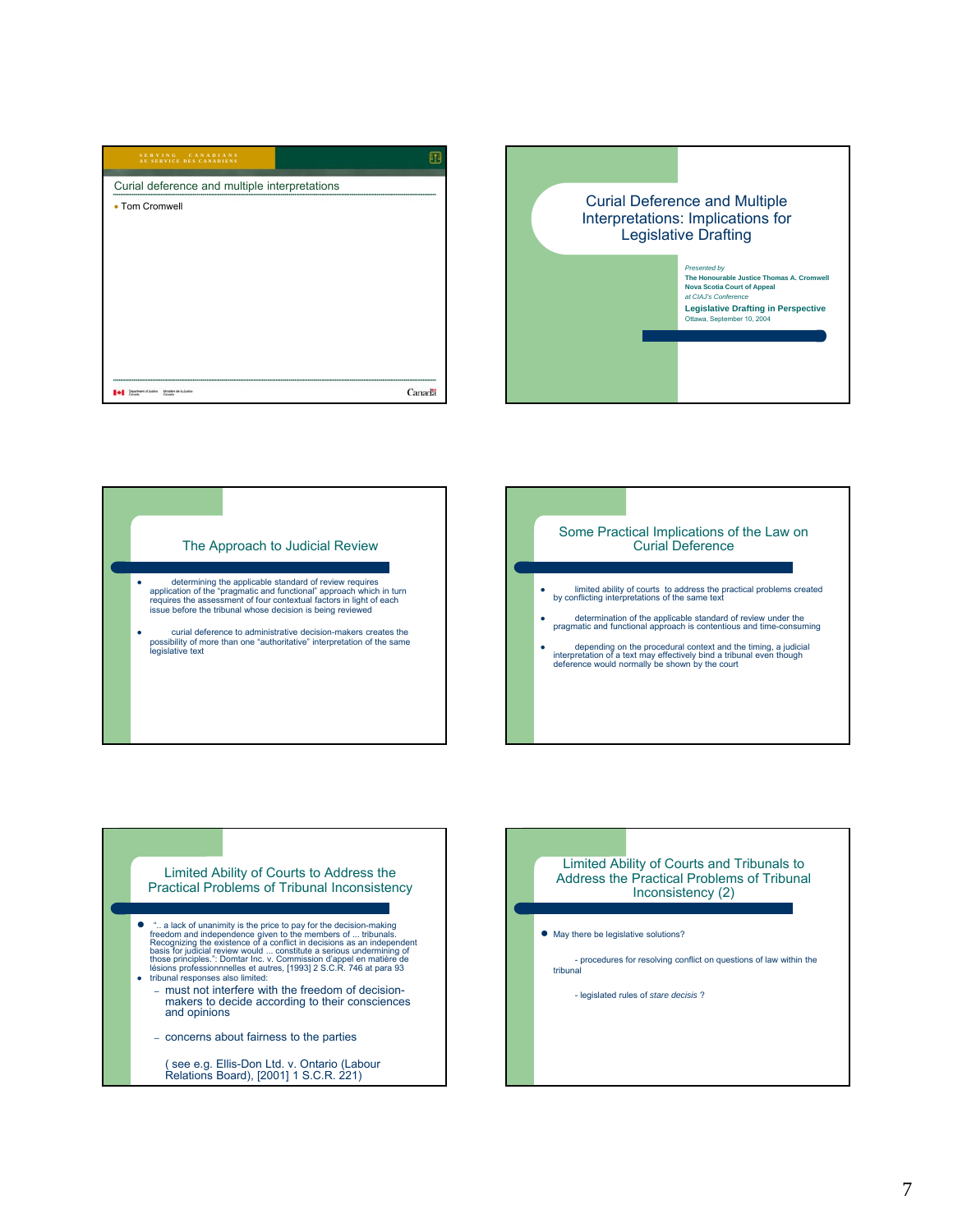#### Contentious and Time-consuming Nature of the Pragmatic and Functional Approach

- determination of the standard of judicial review is to be determined according to the pragmatic and functional approach
- $\bullet$  this requires consideration of 4 groups of contextual factors
- applies to the specific issue or question before the tribunal
- the analysis is intricate and the results hard to predict

#### Contentious and Time-consuming Nature of the Pragmatic and Functional Approach

- Possible legislative solutions:
	- a statutory standard of judicial review clause?

- "In my opinion, it would be very helpful if legislatures were to<br>indicate explicitly which standard of review they wish to have applied<br>to which tribunals and in which circumstances. ... In recognizing that a<br>spectrum of

#### A Judicial Interpretation May Limit the Tribunal's Interpretation Depending on the Procedural Context and Timing

different decision-makers may have to interpret the same legislative text in different procedural contexts:

- more than one tribunal may need to interpret the same statute<br>and the standards of judicial review of those tribunals on that issue<br>may be different (e.g. in one case there is statutory appeal on a<br>question of law and in protection)

- courts may have to interpret provisions other than in the context of judicial review and therefore without regard to deference

# A Judicial Interpretation May Limit the Tribunal's Interpretation Depending on the Procedural Context and Timing(2) • This gives rise to two related questions - Is the court's interpretation binding on the tribunal? . if so, is this not inconsistent with the policy of judicial deference:<br>effectively the power of the tribunal to arrive at some other<br>reasonable interpretation has been effectively taken away? - Does the doctrine of *stare decisis* need some refinement? . Is there room for a doctrine of "provisional precedent" - i.e., the<br>court's interpretation of provisions with respect to which<br>deference would be shown would only be binding until the<br>tribunal selected its preferred inte

Could legislative provisions be of assistance?

| SERVING CANADIANS<br>AU SERVICE DES CANADIENS                                                                                                                                                                                                                                                                                                     |        |
|---------------------------------------------------------------------------------------------------------------------------------------------------------------------------------------------------------------------------------------------------------------------------------------------------------------------------------------------------|--------|
| Conclusions for legislative drafting                                                                                                                                                                                                                                                                                                              |        |
| • Provisions that affect non-judicial interpretation:<br>$\triangleright$ Discretion / policy functions<br>> Decision-makers' competencies<br>Appeal provisions<br>$\triangleright$ Privative clauses<br>$\triangleright$ Power to issue interpretations<br>Regulation-making powers<br>⋗<br>$\triangleright$ Statements about standard of review |        |
|                                                                                                                                                                                                                                                                                                                                                   | Canada |

| SERVING CANADIANS<br>'F DES CANADII                                                                                                                                                                                                                                                                                                                                                                                                            |                                                                                                                                             |
|------------------------------------------------------------------------------------------------------------------------------------------------------------------------------------------------------------------------------------------------------------------------------------------------------------------------------------------------------------------------------------------------------------------------------------------------|---------------------------------------------------------------------------------------------------------------------------------------------|
| Conclusions for legislative drafting                                                                                                                                                                                                                                                                                                                                                                                                           |                                                                                                                                             |
| • What's the final answer to the copyright / caching question?<br>In SOCAN, the Federal Court decided it was a question of law,<br>reviewable on the standard of correctness<br>• the Copyright Board erred on the meaning of "necessary"<br>ISP's costs does not make it "necessary"<br>• this decision was different from other decisions involving the<br>"application" of the Act, which were subject to the standard of<br>reasonableness | • the decision had broad implications, not confined to particular parties<br>- the fact that caching speeds up transmission and reduces the |
| <b>Interest de la Judice</b>                                                                                                                                                                                                                                                                                                                                                                                                                   | Canada                                                                                                                                      |